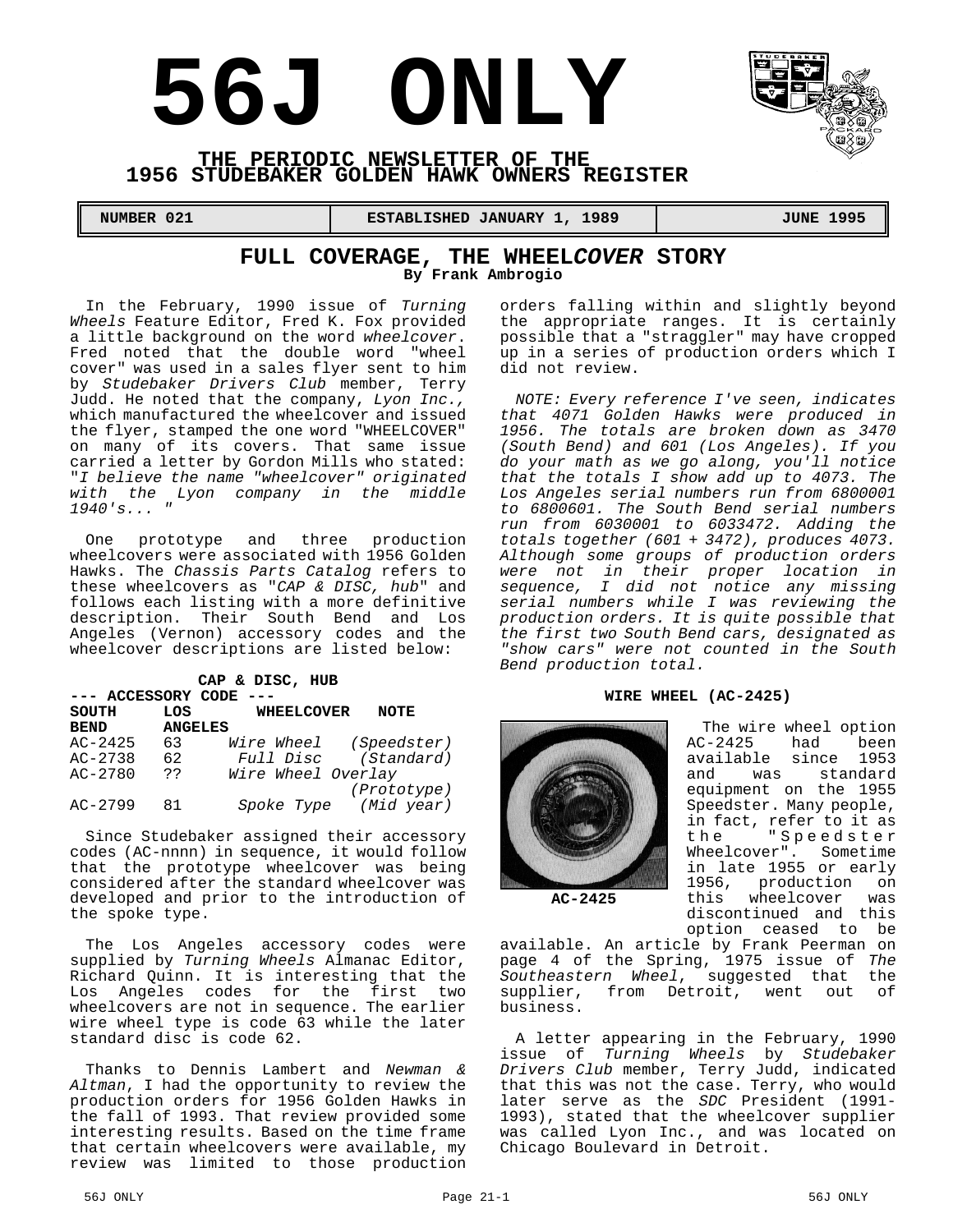Terry goes on to say that Lyon Inc., was founded by his grandfather, George A. Lyon. He adds that the firm was family owned until 1967 when it was sold to *Rockwell-Standard*. That being the case, the company did not go out of business in 1955, so the reason for the demise of the wire wheel Speedster wheelcover remains a mystery.

 Regarding the Speedster wire wheel wheelcover, Terry writes: *"Lyon also made the wire wheel covers used on the Speedster. As a matter of fact, if you look on the side of the inner rim of these wheel covers, you'll see the name "Lyon" stamped in the metal. By the way, the concept and design for the wire wheel cover was developed by my grandfather. Lyon Inc. also made most of the small hub caps used by car companies."*

The wire wheel AC-2425 wheelcover appeared on 43 production orders for South Bend produced 1956 Golden Hawks. This total includes 7 cars which had the AC-2780 prototype option crossed out and replaced by AC-2425. The South Bend production orders with the wire wheel option had Final Assembly Dates ranging from November 2, 1955 to December 20, 1955. The range of serial numbers ran from 6030049 through 6030930.

On Los Angeles assembled 1956 Golden Hawks, the wire wheelcover code (63) appeared on 55 production orders for a combined total of only 98 cars. The Los Angeles production orders with the wire wheel option ranged from 6800185 through 6800419 and covered the dates from December 14, 1955 to March 6, 1956.

The production order shows that the last South Bend car, serial # 6030930, was assembled 10 days after the 2nd to last South Bend car. Curiously, it was also the only South Bend production order to have a later final assembly date (12-20-55) than the first Los Angeles production order date (serial # 6800185, dated 12-14-55).

It is almost as though the supply of AC-2425 wheelcovers ran out in mid December, 1955 and all the remaining AC-2425 wheelcovers were shipped from South Bend to Los Angeles for their use.

No matter what went on at that time, the result is that this option actually appeared on more Los Angeles production orders (55 out of 601) than it did on those from South Bend (43 out of 3472).

Although this wheelcover is quite popular today, it is interesting to note that the 98 total, represents only 2.4% of 1956 Golden Hawk production (4071 units). It is quite

possible that more 1956 Golden Hawks exist today with the AC-2425 wire wheel option than were delivered new.

#### **STANDARD WHEELCOVER (AC-2738)**

Wheelcover, AC-2738 was standard equipment on all 1956 Studebaker<br>Golden Hawks and Golden featured the Studebaker shield emblem in the center. This cover was only used during the 1956 model year. A slightly different version of this cover was introduced for 1957 as accessory code AC-2841.



**AC-2738**

Although this was the

standard wheelcover, many production orders had no wheelcover option of any kind. This was especially true, but not in every case, of those cars which were destined for export, including Canada.

#### **WIRE WHEEL OVERLAY (AC-2780)**



According to an article by Feature Editor Fred K. Fox in the April, 1985 issue of *Turning Wheels*, AC-2780 was a prototype only, and never made it into production. The prototype was most likely being considered as a replacement for the wire wheel AC-2425 which, as mentioned earlier, ceased to be available.

**AC-2780**

Although listed as a prototype, the *wire wheel overlay* option AC-2780 did appear on 233 production orders for 1956 Golden Hawks. The option was crossed out however on 141 of those 233 production orders. Seven of the production orders had the AC-2780 option crossed out and replaced with the wire wheel option AC-2425. An additional 134 production orders had the AC-2780 option crossed out and replaced with the standard wheelcover option AC-2738.

 Still, a total of 92 production orders for 1956 Golden Hawk cars had the prototype AC-2780 option listed including the first two "show cars", serial #s 6030001-6030002. These cars filled the production range from 6030001 to 6030784 and their Final Assembly Dates ran from September 23, 1955 through December 13, 1955.

Assuming the prototype was intended to replace the wire wheel, there may be some significance in that the *"life span"* of the prototype and the wire wheel ran concurrently. The *"death"* of the prototype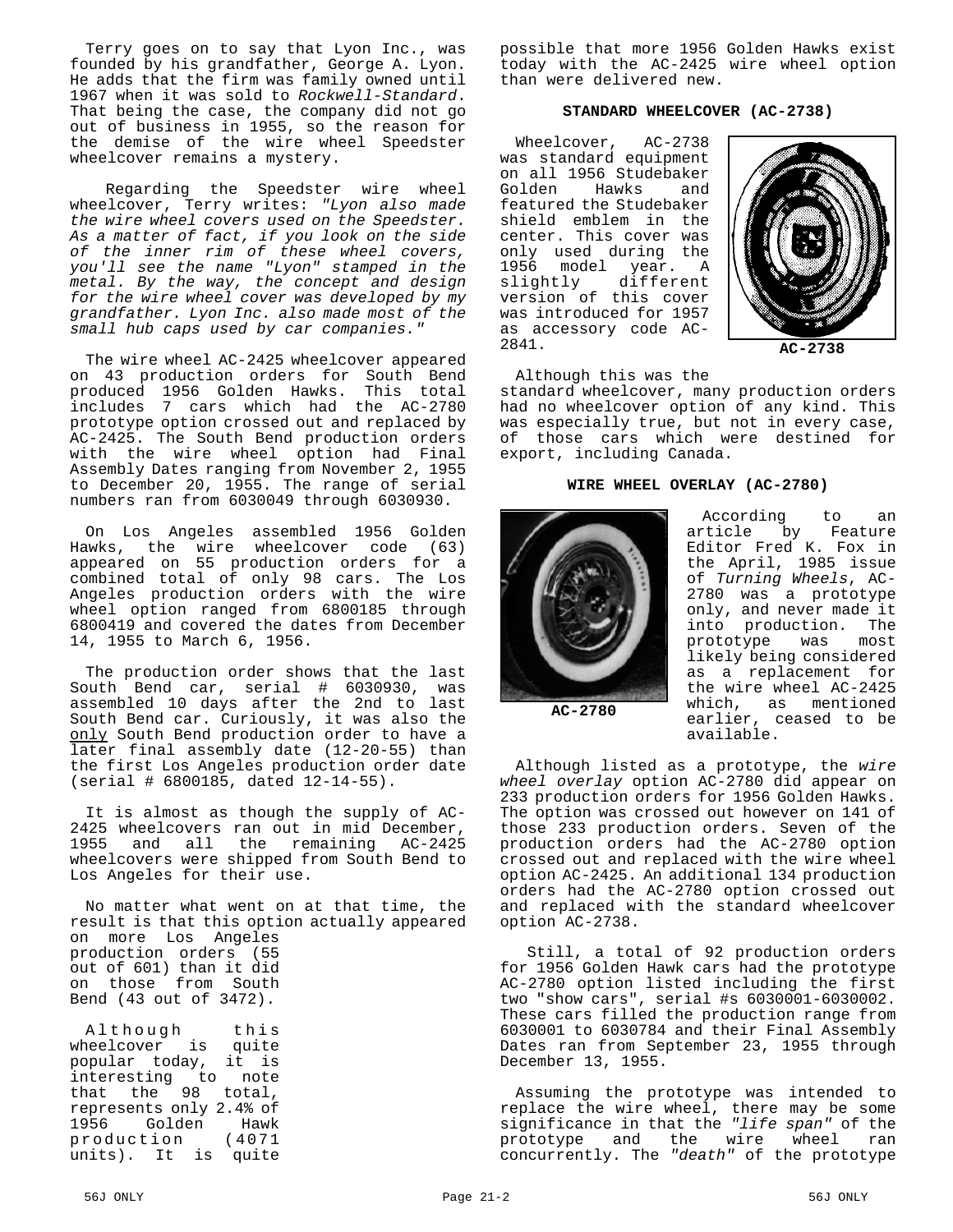(December 13, 1955) and the *"last breath"* of the wire wheel (December 20, 1955) occurred only one week apart.

All the information on the prototype wheelcover pertains to 1956 Golden Hawks produced in South Bend. As stated earlier, a different accessory code identification was used on production orders for Los Angeles assembled 1956 Golden Hawks. There were 9 Los Angeles production orders which contained accessory codes which I could not identify. Those codes were 40 (3 cars) and 82 (6 cars). If there was a Los Angeles coded counterpart for the AC-2780 option, it would have had to be one of these two codes.

 Even though this option appeared on 92 production orders, there is no evidence that the wheelcover was ever put into production. It is not listed in the *"Parts Catalog"* for 1956, which does include the later AC-2799 spoke type, and I have not seen it listed in any accessory catalog. It does appear on a few factory photos however and the 92 total is only 6 less than the number of wire wheel Speedster wheelcover AC-2425 option appearing on the production orders for 1956 Golden Hawks.

There are a couple of possibilities as to which wheelcover was actually used on these cars. It is certainly conceivable that there was some confusion surrounding the prototype and the wire wheel (AC-2425) wheelcovers. The result could be that all the cars listed with the prototype actually were equipped with the wire wheel option instead.

The wire wheel overlay appears to be an overlay which was mounted on top of the standard AC-2738 wheelcover. If so, it is then possible that the overlay was simply not added, and the car then came equipped with the standard wheelcover. Unless some<br>new documentation turns up, that is new documentation turns up, something we will probably never know.

#### **SPOKE TYPE (AC-2799)**

Thanks to Richard Quinn, I have learned that the Spoke Type wheelcover, AC-2799 was introduced via Sales Letter No. 63 on February 7, 1956. This<br>Sales Letter also Sales Letter also<br>indicates that indicates "*Effective with the release of these spoke type discs, wire wheel discs (AC 2425) will no*



**AC-2799**

*longer be available as a factory installation."* The letter gives no indication as to the reason.

Studebaker also supplied a Factory Dealer Announcement dated February 21, 1956 coded by the factory as "S84 (2-21-56)" which introduced the new *Spoke Type wheel disc*. Strangely, this announcement authorized the

use of the new disc for all cars dating back to 1953. This was most certainly a gimmick by Studebaker to sell more wheel discs. I assume they justified their action because the spoke type wheelcover was most likely meant to replace the wire wheel wheelcover which, as stated previously, had been available since 1953.

Whatever Studebaker's motive, I think most car restorers and hobbyists, feel that options which were not available at the time the car was produced are not authentic. Carrying that philosophy a step further, would a 1956 Golden Hawk produced before February 7, 1956, be considered authentic if it has the spoke type wheelcover? As Larry Weidner suggested in issue 019, this tends to get a bit obsessive.

The new spoke type wheelcover appeared on 208 of the South Bend production orders for 1956 Golden Hawks. The production range ran from 6031988 to 6033471 and covered the dates from February 16, 1956 to August 17, 1956.

An additional 22 Los Angeles 1956 Golden Hawk production orders featured the new spoke type wheelcover for a total of 230. The Los Angeles production ran from 6800468 to 6800598 and covered the dates from March 16, 1956 to June 1, 1956.

As is the case with the wire wheel option AC-2425, the optional spoke type wheelcovers are also very popular among 1956 Golden Hawk owners today. Their appearance on the production orders, however, is also a relatively low total comprising less than 5.7% of the total 1956 Golden Hawk production.

Sales Letter 63 stated, *"When ordered from the factory for inclusion with cars, suggested retail price for a set of four (4) discs is \$18.50 list, with a dealer net at \$14.06."* I have seen a few NOS sets for sale in excess of \$400.00.

Although a bargain by today's standards, it appears that few of the 1956 new car buyers were willing to lay out the additional cash for one of the optional wheelcovers. Even adding in the prototype Wire Wheel Overlay (AC-2780) which appeared on 2.2% of the production orders, the optional wheelcovers appeared on only 420 production orders. This amounts to slightly more than 10% of the production orders for 1956 Golden Hawks.

#### *THE WHEEL THING*

On 1956 Golden Hawks, the paint color below the side trim was referred to as the "body" color while the upper fenders and hood color was referred to as the "accent" color.

The wheels on all 1956 Golden Hawks were painted to match the *body* color. Thus if your car was painted the Mocha-Doeskin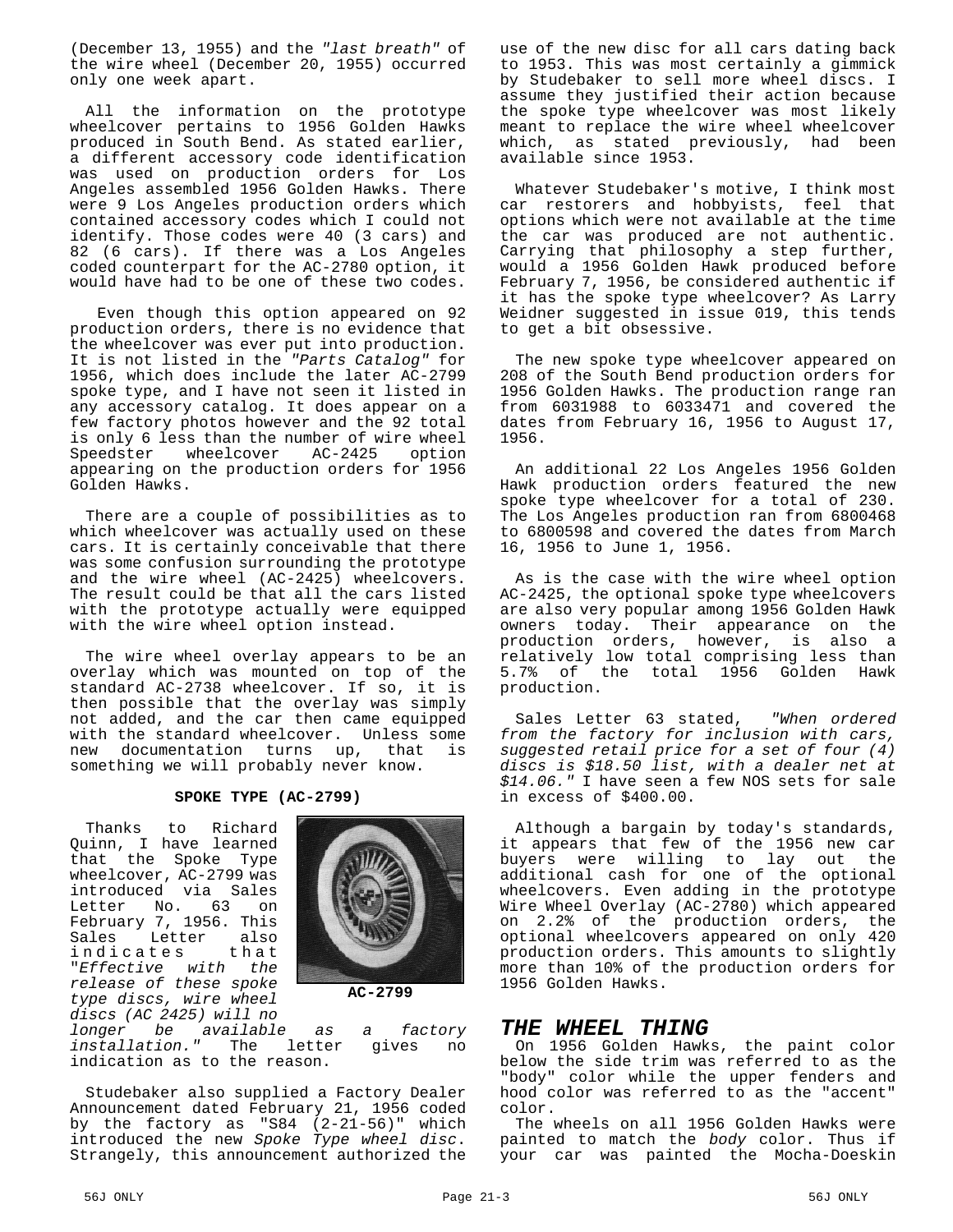(P5637) two tone combination, the wheels would be painted Mocha.

Snowcap White was used on the wheels of 4 color choices on 1956 Golden Hawks. The obvious solid color Snowcap White (P5612), of course, had the wheels painted Snowcap White. The wheels were also painted Snowcap White for three of the two tone paint schemes. Snowcap White-Midnight Black (P5630), Snowcap White-Romany Red (P5633), and Snowcap White-Sunglow Gold (P5635) all came with the wheels painted Snowcap White.

These four paint schemes were the only ones offered on 1956 Golden Hawks with Snowcap White as the *body* color. Since, the wheels were painted to match the body color, these four paint color offerings had the wheels painted Snowcap White.

**AIR CLEANER (OIL BATH) DECAL**<br>The figure to the right was reproduced<br>from the decal on the maximum was reproduced The figure to the right was reproduced from the decal on the air cleaner which is on one of my 1956 Golden Hawks. I took



the entire assembly to my local office supply store and made a copy of the decal, right from the air cleaner.

As you might imagine, I got a few strange looks as I turned the air cleaner upside down and placed it on the copier glass. I couldn't put the copier lid down, so I placed a white cloth on the glass around the air cleaner to keep the light out. After several adjustments, I was able to get a pretty good copy.

I purchased the entire air cleaner from *Packard Farm* several years ago and the decal matches the one on the original air cleaner that was on the car.

There seems to be some uncertainty over the exact wording of the *United Specialties Co.* air cleaner decal used on the 1956 Golden Hawk. The size of the yellow-black decal is approximately 3" x 1-1/2".

Member Brent Hagen also bought a new air cleaner from *Packard Farm*, but the decal on his had slightly different wording than the one I have.

The wording sent in by Bob Dietzler which was printed on page 5 of issue #019 is the same as the one on my car and also matches the one on member Luther Jackson's car. We believe that the air cleaner on each of these cars is original. This decal is not being reproduced at this time.

I have been in contact with John Brichetto<br>of Autosport Specialty in Knoxville. of *Autosport Specialty* in Knoxville, Tennessee to see if he would reproduce this decal. John and I collaborated on the reproduction of the oil filter decal as described in issue #002. At this time, I have not received any word from John.

It would seem that all 1956 Golden Hawk air cleaners, would have had the same decal because the 56J was the only car using air cleaner part number (1540431). I could not find a part number on my air cleaner. I'd appreciate having the exact wording, if anyone has an original air cleaner decal.

### *GENERATOR TAG*

Although I haven't had much success regarding the air cleaner decal, I was<br>able to reproduce the able to reproduce little generator tag that goes on the generator's field terminal. This is the tag I asked about on the questionnaire I sent out last summer and wrote about in the last issue of *56J ONLY*.



Generator tag

I didn't have to resort to such strange copy methods as I used on the air cleaner decal. Member Gordon Bowerman of Nenana, Alaska sent me a copy of the tag from his generator. Member Terrell Goodspeed of San Antonio, Texas had purchased a new generator from *Newman & Altman* and he sent me the actual tag.

I was able to generate a copy on my computer and, thanks to my wife Anita, I was able to find some heavy red paper at a craft store. The paper appears to be about the same texture, color, and thickness as the original tag. I took everything to a printer who was able to produce several sheets of tags for me.

I have to cut them out individually and punch the little hole in each one, but I am very happy with the result.

There is a round plastic generator tag being offered through<br>the various vendors various vendors for about \$6.00. It looks like it should last forever. Unfortunately, I don't believe that the round tag is the correct one for our cars.



Wrong gen tag

The little red tag used on the generator of our cars was rather

vulnerable to the under hood environment and probably did not last too long. Despite this vulnerability, the generator on one of my cars has the complete tag, although it is a bit aged. My other car, and a spare generator, each have the remnants of the tag.

The generator used on 1956 Golden Hawks is part # 1550825. This same generator was used on 1956 - 1958 Champions. I can only assume that the same tag was also used on those cars.

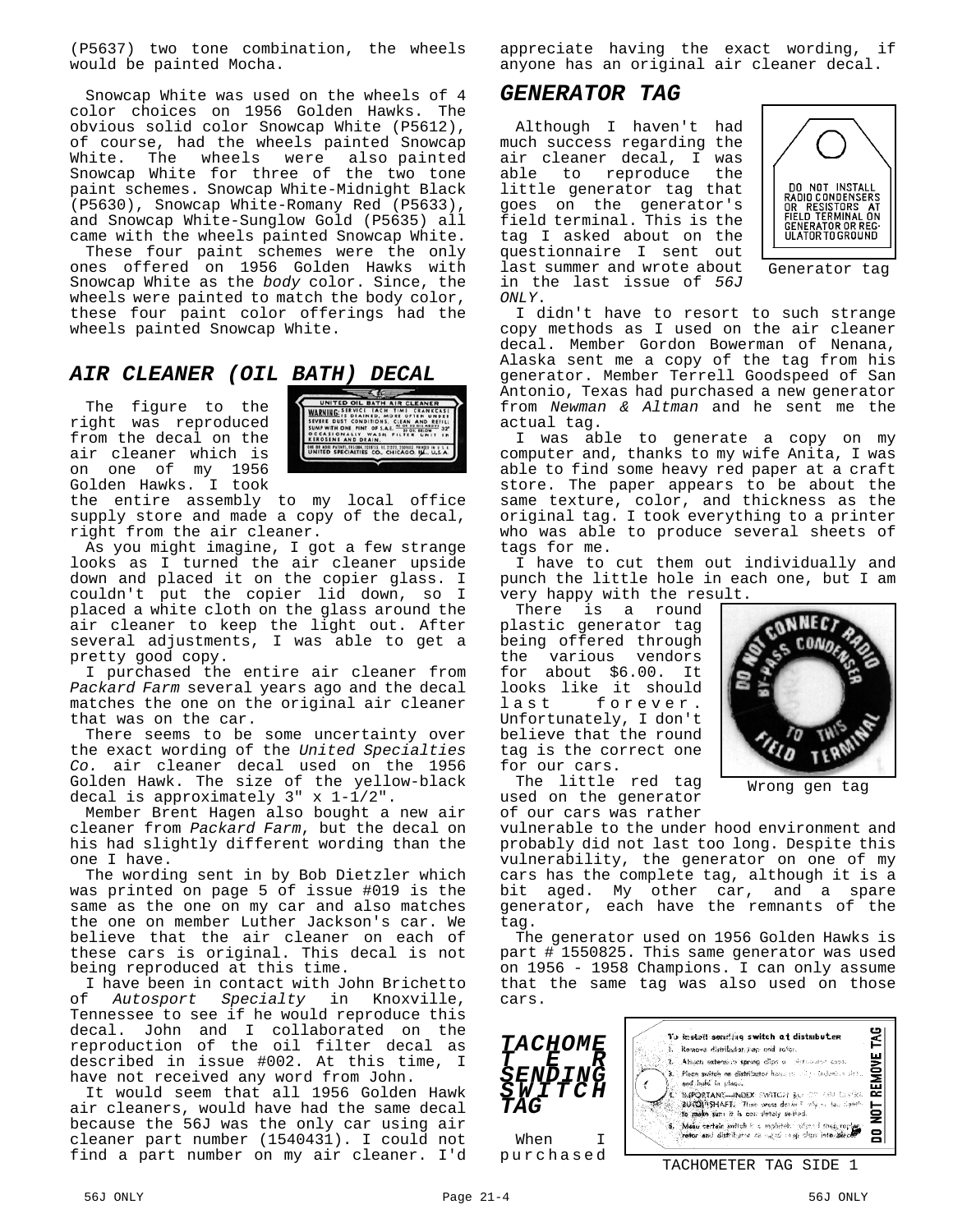my second 1956 Golden Hawk, I found an envelope in the trunk. Inside was a red tag with a hole at one end. The tag measures about  $4-1/2$ " long and  $2-1/4$ " wide.

A note on the envelope stated, "Red Tag inside goes on tachometer sender wire from distributor under hood."

determine

| WARNING DI MITEMBE IAG<br>. Keep this tag on at all firms. It the awitch must be removed a comparable firm the climinate in proceed indicated in column federal as<br>instructions<br><b>NOW TO RENEVE SWITCH (Entertainment)</b><br>of 1. United pring change and tomore distributor cap and refut-<br>2. Well a itch roter shaft gently hack and forth until free of<br>differbular shaft,<br>1. 3. 写的形 switch instan thaft is loose lift switch finns distributor<br>heirding.<br>Francod for U.S.A. T. EXT-WARED R. CORE<br>7.4RY NO. 43401 | As the set of $\sim$<br>you<br>Ŵ<br>can see by<br>the quality<br>o f<br>the<br>the<br>сору,<br>e d<br>r<br>Stewart-<br>Warner tag<br>well<br>is |
|-------------------------------------------------------------------------------------------------------------------------------------------------------------------------------------------------------------------------------------------------------------------------------------------------------------------------------------------------------------------------------------------------------------------------------------------------------------------------------------------------------------------------------------------------|-------------------------------------------------------------------------------------------------------------------------------------------------|
| TACHOMETER TAG SIDE 2                                                                                                                                                                                                                                                                                                                                                                                                                                                                                                                           | worn, but I<br>was able to                                                                                                                      |

the wording.

One side lists instructions for installing the tachometer sending unit. The reverse contains instructions for removing the unit.

Both sides contain a warning "Do Not Remove Tag." Either nobody heeded that warning, or the tag was not included on the sending unit of 1956 Golden Hawks. I have not seen another one anywhere.

I had discussed this tag in the last issue of *56J ONLY*, and asked if anyone had further information. I thought I might have the only tag in existence until John Turner of Welches, Oregon offered additional data.

John has a new unit, with the part # 1540124 on the box. John states that the red tag is attached to the sending unit cable and it contains instructions for the sending unit switch. I have reproduced this tag as it is similar in texture and color to the generator tag and they are both listed in my ad at the back of this issue.

#### *CORRECTION*

In the last issue, I reported that member Robert Washington owned the first 1956 Golden Hawk painted in the new tri-level two tone paint scheme. Robert owns serial # 6030469, but as member Doug Jackman brought to my attention, this is not the first car with the new paint scheme.

The paint scheme change was geared to **Body # 469**, not serial # 6030469. My thanks to Doug Jackman for pointing out this mistake. I hope to have more *accurate* information on the two tone paint scheme next time.

### **FROM THE MAILBAG**

(Letters are edited as required.)

*DOUG JACKMAN MUSCATINE, IOWA*



December 22, 1994 Just a quick note to thank you for the decal

set - they arrived in fine shape and are already adorning my engine. And thanks for the info on obtaining valve covers and

rockers - I was able to order both from *Special Interest Autos of St. Louis*, although they didn't have

a complete set of rockers - I still need 6 of PN 6440470. *Stephen Allen* in Gainesville is, however, helping me in the search for those.

I ordered four valve covers from *SIA* (I intend to have two of them chrome plated) and three came with original paper-type decals. You had mentioned that you had bought NOS covers from SIA, so you probably already have examples of the original decals, but just in case you don't I'm sending you one of mine for your files. I'm very much a proponent of the "preservation of the marque" and feel we should take advantage of opportunities to record and save original data and information. If there's a Golden Hawk equivalent of the National Archives, you're it.

Small World Department: Just when I despaired of ever finding a decent front crossmember, I heard of a gentleman right here in Muscatine who supposedly had some old Studebaker parts. Turns out he has two '57 Golden Hawks under restoration and a 56H (President?) for parts. Quite a few years ago he also bought out the parts stock of the local Studebaker garage when they went out of business, and consequently has more than a few parts that  $I'$ ll be needing including a decent 56H crossmember that, with modifications to allow for the 56J's dual exhaust, will solve my problems in that area. It's amazing what can turn up right in a person's own backyard I'll send pictures of the crossmember repair, as they may be of interest to others.

I've got a ton of sheetmetal repair parts coming from Wisconsin, but I don't think I'll be seeing them until late in January, so in the meantime I'm continuing to dismantle fenders etc. My goal is to get the body reconditioning done this winter so I can paint this spring, but we'll just have to wait and see. Still have front and rear suspensions and rear axle to confront, so I'll be staying busy.

I've enclosed a picture of my almost-finished engine and a close-up of the air cleaner decal that I mentioned in an earlier letter. I bought the air cleaner from *Packard Farm* in Indiana and it's supposedly an NOS 56J unit. Whether its decal is identical to the actual production units would be anyone's guess. You'll notice that the dimpled valve covers are still in place, but by the time you read this they'll be switched. Painted the new ones last night.

December 22, 1994

NOTE: Doug continues with another letter dated 2-3-95 I bought an oil pump from Cyrus Brenneman in Northridge, CA. This is a completely remanufactured pump with new gears, shaft, plate, and bushings. Apparently (or so I'm told) he's very knowledgeable concerning Packard engines, and, although I don't believe he's a member of our group, has a couple of 56Js.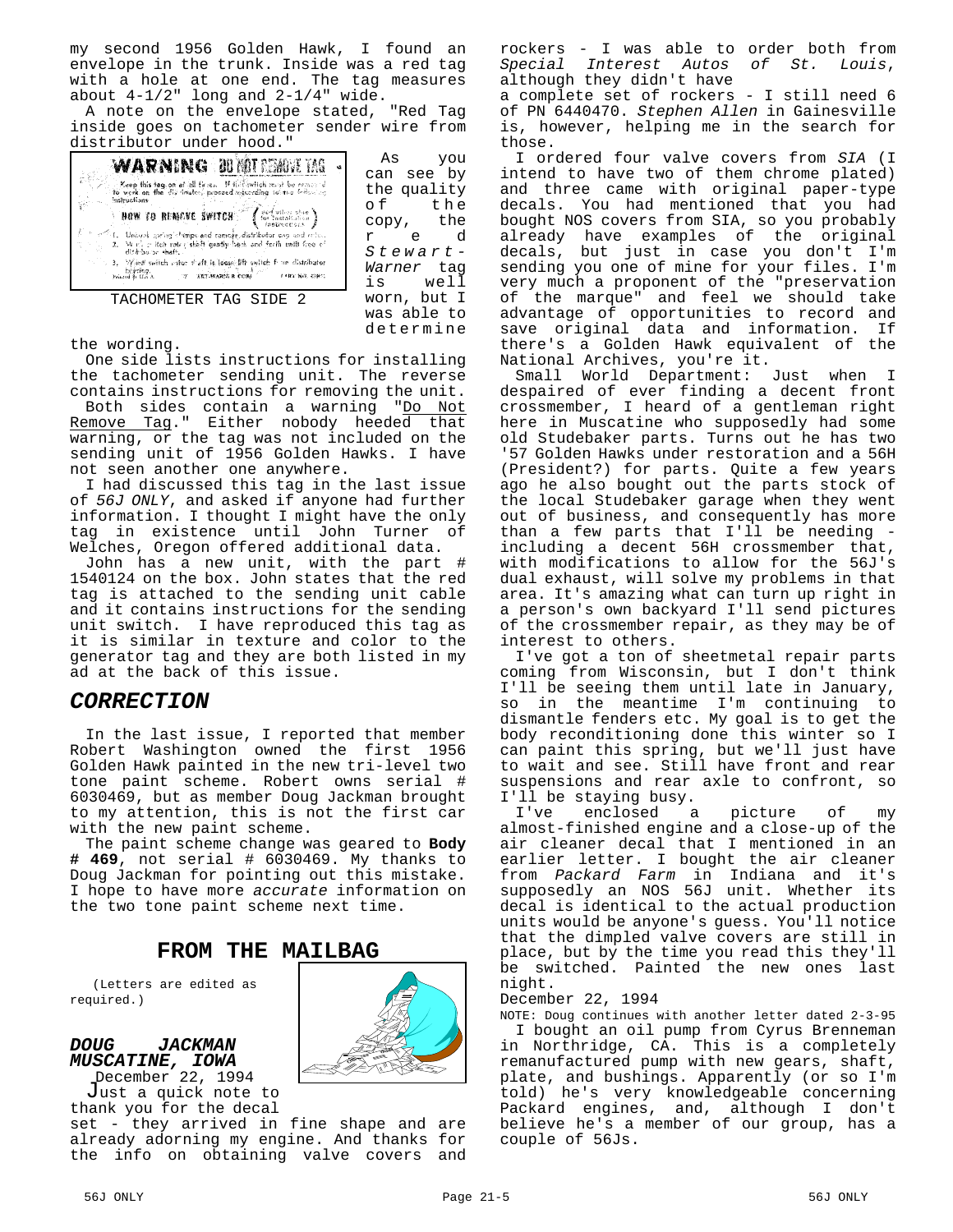In the course of my conversations with Mr. Brenneman, he stated that the Packard crankshafts were hardened (nitrided) from the factory, and that any machining operation on the rod and/or main Journals should be followed by this nitriding process. As an engineer, I'm familiar with this process (which involves heating the part to 950°F in an atmosphere of nitrogen), .<br>but whether or not it's mandatory in this case I don't know. I was, however, sufficiently concerned to disassemble my engine and ship the crankshaft to Los Angeles for nitriding, this plus final polishing cost \$200.

I also received very nice letters from Pete Olmstead in Grandview, Washington, and Harry Moseley in Baxley, Georgia, both of whom helped me with my parts needs. It's a fine bunch of folks who have gathered 'bout<br>the flag, Frank (excepting this the flag, Frank (excepting correspondent, of course).

In the most recent (1/95) issue of "*56J Only*", you state that SN 6030469 is the first car to sport the new tri-level paint scheme, along with the stainless rear quarter molding with a larger cutout where the molding fits into the check mark. However, my car (SN 6030398) also has this tri-level paint scheme with the stainless molding and the larger cut-out. I've enclosed a snapshot or two showing this. Also, as body work continues, I've become firmly convinced that my car has never been wrecked or repainted. When I sent you my completed questionnaire, I may have marked the wrong box, but the pictures I sent should show the paint scheme you designate as type 3 - Two Tone". Upper and lower levels are Romany Red with the middle level being Snowcap White.

Again I have to ask for HELP! Does anyone have a source for the clutch throwout bearing? The number on my old one is BCA 1686-1.

#### *JIMMIE FACKLAM LENEXA, KANSAS* January 4, 1995

I sure enjoyed talking to you at the meet in Minneapolis last summer. I still haven't gotten my 56J going. All I need is to put in the rebuilt Packard motor I got from another 56J I bought in Ohio about 2 years ago.

It had the clutch and 3 spd/overdrive already on it and 2 carburetors. Mine also has 3 spd/overdrive.

With the Packard engine, I got the clutch and brake pedals off the 1956 GH. He cut the frame about 1 foot long with all the hook ups left on the frame. The dash has the deluxe radio still in it.

He parted the car because it was too rusty to restore. I have the picture of the "before" he parted it out. It was green and snowcap white.

I checked the generator adjustment arm on my 56J and it has the long slot on the motor. Keep up the good work with *56J ONLY*. I always look forward to it. Hope this check will help a little on your costs.

## *BILL McGANNON DENVER, COLORADO*

January 10, 1995 I am finally getting around to sending this form back to you. I had it completed two days after I received it, but I never got it in the mail. The brown stuff is stain, thanks to my grandson and a paint brush. I couldn't get you

the engine number because the car isn't here at this time. I have been too busy with other people's Studebakers to work on my own.

I did manage to get the door panels off to be redone and when I took them to the shop the man showed me a whole roll of silver Mylar that he has. He said it is the only roll in Denver.

If anyone ever has to replace the wiring harness to the tach, it is easy to do. Just go out in the garage and cut off a piece of your extension cord and start from there. This is what they used for the original wiring. This is what you get if you order a new one from a vendor.

I have a price list from Denver Bumper for rechroming front and rear Hawk bumpers, 1955-1964. The price for the front is \$22.50, and for the rear is \$25.00. This was for the year 1967.

Well, the temp is up to 30, so I better get busy. I may write to you again when I get the time and the snow is up to our knees. I am sending along some spare change for postage and such and I am impressed with your newsletter. Keep up the good work.

P.S. The 472924 front seal (as stated in Doug Jackman's letter in the last issue) is for the Studebaker V-8, not Packard. I use them on every overhaul and have the number for reddi-sleve if anyone needs it.

#### **JIM BELLA NORTH LIBERTY, INDIANA** January 17, 1995

Received *56J ONLY* #20, still amazed how a person can be so dedicated as you are to the 56J cause.

We've enclosed a couple of photos you may find interesting. We'll send along photos from time to time during the frame-off restoration to show our progress. *(NOTE: One photo shows Jim's parents standing by the Hawk holding a sign which reads "Mom and Dad stored Jim's Hawk March 9, 1967 to Sept 20, 1994, 27 years, 6 months, 11 days (10,050 days)." The other photo shows Jim & Jan by the car and a sign which reads "Jim and Jan's '56 Studebaker Golden Hawk, Moving Day, Sept. 20, 1994)."*

Need to call on your expertise again as we are considering having the valve rocker arm covers (AC-2796) chrome plated. In looking through all the info we could find, it is unclear whether the (14) screw & washer assemblies, P/N G9409101, used to attach the covers are chrome plated or cadmium or zinc plated per the GM standards. Your thoughts please! *(NOTE: Does anyone know about this?)*

Enclosed please find a check to cover 1 oil filler cap decal and 2 56 GH patches,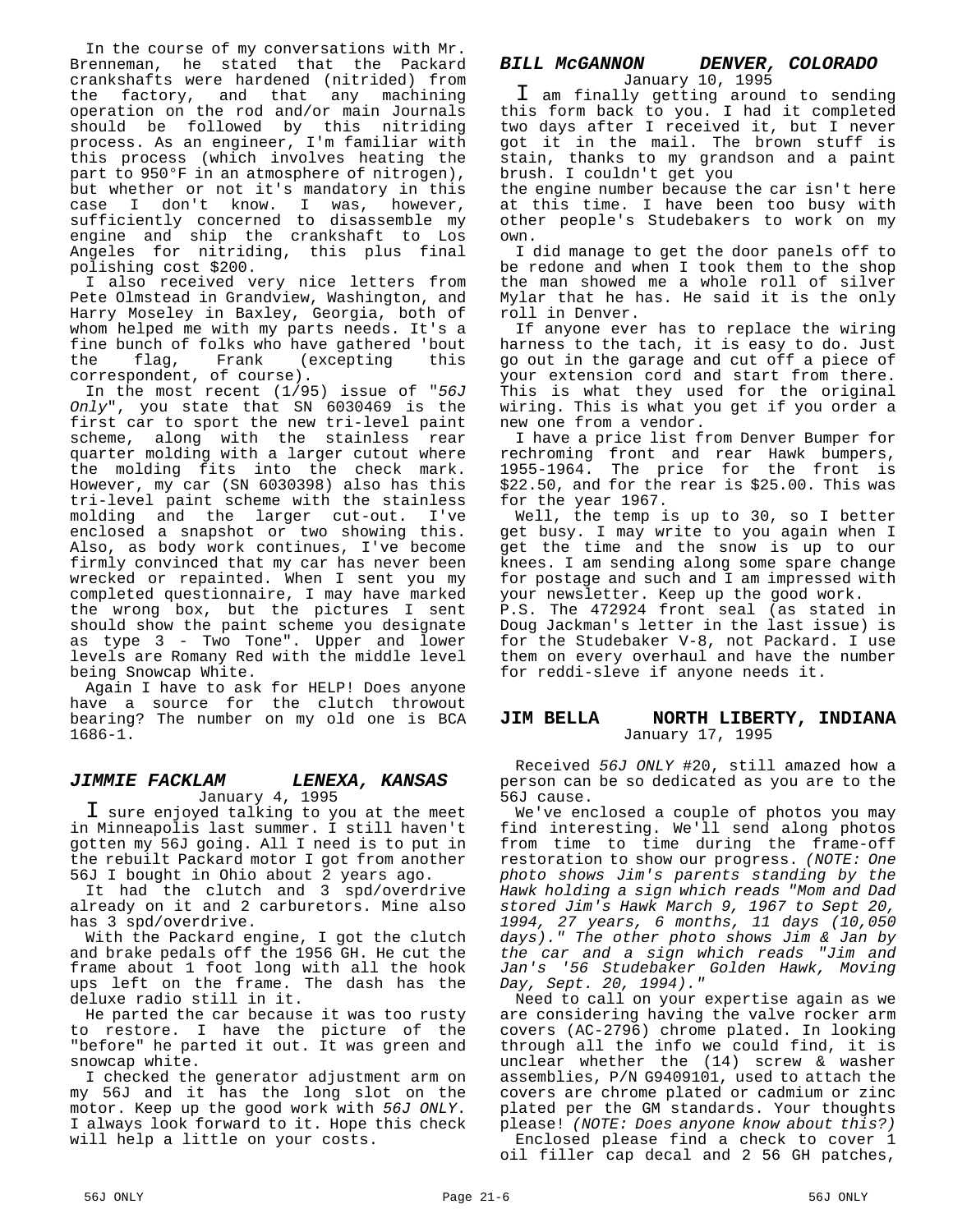plus a little extra to cover postage and other expenses.

#### **Harry Moseley Baxley, Georgia** January 17, 1995

Enclosed are copies of the original production orders for the two (2) cars that I have.

As you can see, the destination is blank on car # 6030037. The ship via space only has "ST" in it. I am going to write to *Newman & Altman* to see if that is the way the original papers are or if this was omitted by them. If they send me a corrected copy, I will send it to you.

I have most of the internal parts from the two (2) 352" engines that I stripped. I will sell them to anyone at a reasonable price.

I received your newsletter # 020. There is a world of good information in these letters. I thank you very much.

**NOTE: In a subsequent letter dated January 31, 1995, Harry adds the following:**

Enclosed is a letter from *Newman & Altman* about the production order on the 1956 Golden Hawk.

*On your production order for the serial number 6030037, the "ST" in the Ship Via means this car was made for stock! We are sorry this is the only info we have on this car.*

#### **DON GIRVAN MONCTON, NEW BRUNSWICK** January 16, 1995

Have been receiving your most welcome newsletters on a regular basis and realized by the last one that one of the people not sending in the questionnaire was me. I had intended to do this long ago.

My body man and longtime friend passed away recently so nothing has been done on my car. Where do I get someone who loves Studebakers? Then again, there is so much junk in front of the car...

All your information is most valued and appreciated. Enclosing a money order to help with expenses. My car has not been started for approximately 2 years, but I hope to do it soon.

#### **BRENT HAGEN PORTLAND, OREGON** January 20, 1995

It was nice talking to you the other day!<br>I think it was wise of you to print think it was wise of you to print additional copies of the 56J Catalog. Once people use it, they will see it is a real time saver!

I have enclosed some calibration data I've come up with for our *Stewart Warner* water temperature gauges. I work in a calibration lab, so I have access to equipment to do this. I suggest some folks could check out their gauge using a one point cal. For instance, to check your gauge @ 1800, pick up the closest resistor to  $89\Omega$  (which will be 91S and readily obtainable from *Radio* *Shack*). The gauge should read pretty close to 1800.

Another 56J located: S/N 6030685, Body 56J-K7 0938, Sunglow/White, PS, PB, Tinted Glass, condition = 4-5, Owner Curt Stewart of Auburn, Wa. He's thinking of rodding it. We hope he doesn't.

I picked up my interior fabrics for my 56J from *SMS Auto Fabrics*. I've been prodding the owner, Doug Polleck, for some time (3 years) to come up with a match for our mylar, (both silver & gold). After failing to find a source for the right imprint roller, he finally had one made. He also has a machine to do the vinyl embossing for the seats and door panels (both 2" and 5/8" pleats).

Doug is willing to send out samples. He is interested in placing an ad in your newsletter.

The address: SMS Auto Fabrics, 2325 SE 10th Portland, Oregon 97214, 503-234-1175.

| STEWART | WARNER T | TEMP. | GAUGE |
|---------|----------|-------|-------|
|         |          |       |       |

| TEMPERATURE |     |                  | RESISTIVE |         |            |         |
|-------------|-----|------------------|-----------|---------|------------|---------|
| INDICATION  |     | LOAD             |           |         | CONNECTION |         |
| 1100        | $=$ | $299\Omega$      |           |         |            |         |
| 1200        | $=$ | $249\Omega$      |           |         |            |         |
| 1300        | $=$ | $199\Omega$      | 12v       | II<br>I | $R_{L}$    | BACK OF |
| 1400        | $=$ | 169 <sub>2</sub> | SOURCE    |         |            | G Aust  |
| 1500        | $=$ | 1390             |           |         |            |         |
| 1600        | $=$ | $129\Omega$      |           |         |            |         |
| 1700        | $=$ | $109\Omega$      |           |         |            |         |
| 1800        | $=$ | 890              |           |         |            |         |
| 1950        | $=$ | 75Ω              |           |         |            |         |
| 2100        | $=$ | 59 $\Omega$      |           |         |            |         |
| 2250        | =   | $51\Omega$       |           |         |            |         |
| 2400        | $=$ | 430              |           |         |            |         |

#### **BILL LADROGA HOLDEN, MASSACHUSETTS** March 5, 1995

My 1953 Champion coupe AC-2314 and 1957 President Classic AC-2799 "spoke style" wheelcover centers are painted gold, as are other Studebaker covers.

I tried many gold spray paints, but it wasn't until our local chapter editor, Dennis Jolicoeur, recommended the gold paint that I'm using now that I was satisfied. It's a good substitute for the original gold paint. I give Dennis credit for the tip.

The gold-colored spray paint is called "VHT Metal Tint SP-233 gold", from Sperex Corporation, Gardena, Ca. It's used on chrome and mag wheels to tint them gold. I bought the 13 ounce spray can at a tire and rim store.

The spray paint should be applied very thinly. Two thin coats are better than a heavy one because the paint might sag. If the spray coat shows a little "milkiness", don't worry. It will dry clear.

Spray above 70 degrees F. The more coats that are applied, the deeper the color will look. Too many coats might make it look too bright. It cleans up with acetone, but don't use up all your wife's nail polish remover.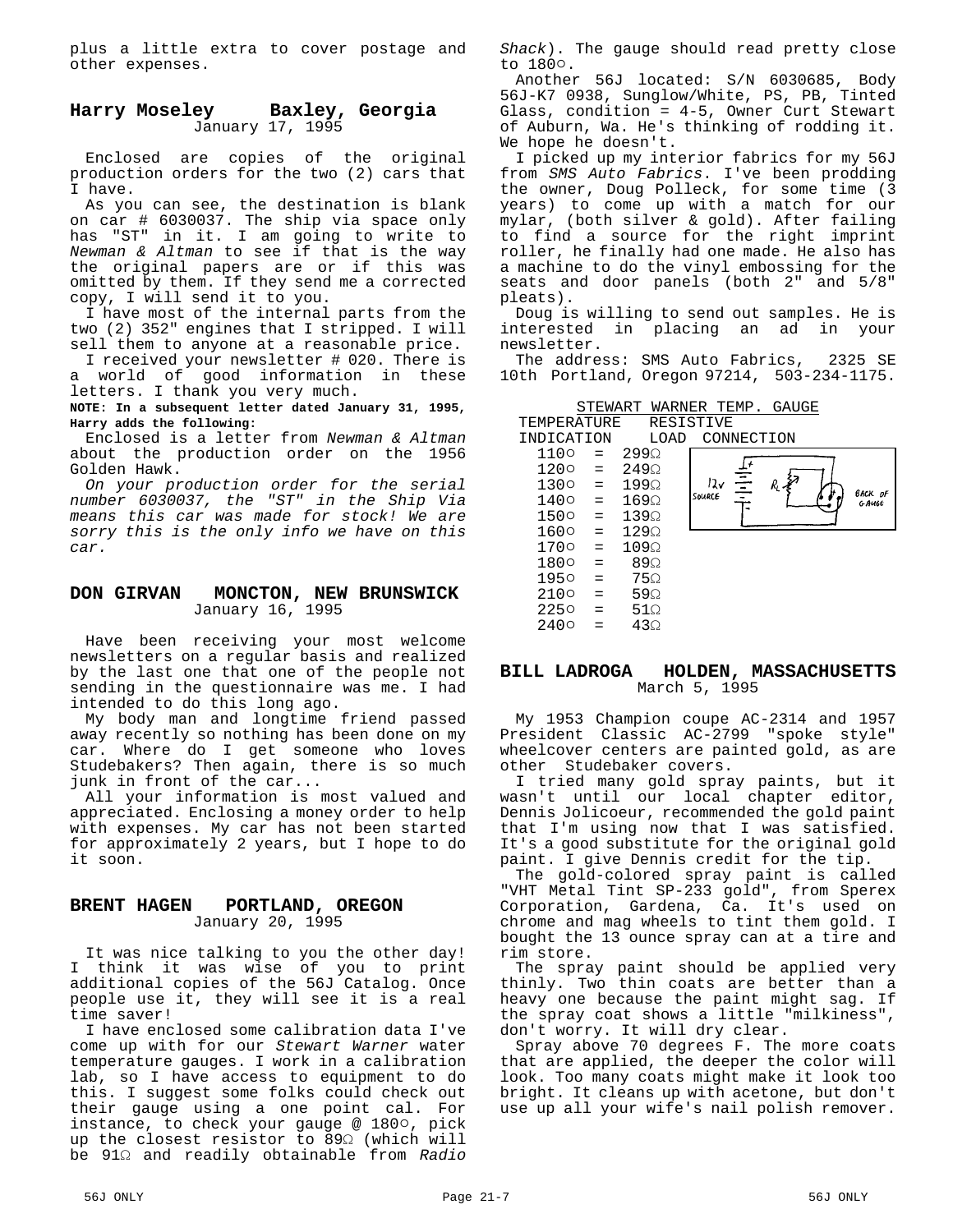#### **JIM MORGAN MERRITT ISLAND, FLORIDA** April 8, 1995

*Grant Steering Wheel* adapters are available from *Discount Auto Parts* for 1956 Golden Hawks and other Studebakers. The adapter allows you to put an aftermarket, and smaller diameter, steering wheel on your car.

| KIT #<br><b>APPLICATION</b> |                 |       |  |  |
|-----------------------------|-----------------|-------|--|--|
|                             | 56-66 Hawk/Lark | 4291  |  |  |
|                             | $57-66$ Other   | 4401  |  |  |
|                             | 63-65 Avanti    | 4286. |  |  |

#### **JOHN TURNER WELCHES, OREGON**

The GH has been getting a lot of attention this last year. I purchased the vehicle in Feb 95. It had been sitting in a barn for the past 14 years. Needless to say the mice and other varmints had gotten to the hoses and the other items that were edible and chewable.

The engine was well covered with dirt and grime and has since been cleaned and now is purring like a kitten. This happened once the wiring and other items had been taken care of.

After cleaning the engine I was finally able to obtain the number off the block and saw that it matched that of the production sheet.

Getting the GH running took some doing due to the years of setting and the actions of rust not to mention the mice. Replacing items as time and money allowed, the GH now has new exhaust from the header back, a rebuilt starter and distributor, new coil, plugs and wires.

The suspension has been redone. New Heavy duty springs have been added to the front and the rear leaf has been replaced. King pins and all associated items in the steering have been replaced.

Once I got the GH running, I drove it home and noted that there was a smell of burning oil. Checking this out I found that the power steering was completely gone. All the hoses were leaking and the side of the steering box itself was leaking. That is now the project that is being taken care of.

In addition to the power steering, I noted that the transmission did not want to go into second all the time and that there is a clicking in the drive line. This is the project for this summer. Running gear this year body and interior next year.

There are a couple of parts that I will be needing for other areas of the GH and would appreciate any information that you may have on where I can obtain them.

In addition, I picked a tackometer drive unit up, along with a tack head. The drive is new, still in the original *Stewart Warner* box, and has part # 1540124 on the box. The red instruction tag, as you described, is attached to the sending unit wire.

Some parts that I need are the trunk lock (entire set) with the molding and emblem. Front retainer for the grill emblem. Any information on where I might send an AC2688 Antenna for rebuild or a suitable replacement.

Your newsletters have been an invaluable help in my project. Several times I would find the answers to questions in your letter, before going anywhere else. Thanks for the information and the job you are doing for the owners of 56J's.

#### **HERE WE GROW AGAIN**

Please update your rosters as we welcome the following members. (NOTE: Due to our infrequent printing schedule, I have lost contact with several members who have moved and their post office forwarding order has expired. If you move, please remember me when you send out your change of address forms.)

- 199 Bill Ladroga 60 Ft. Sumter Dr. Holden, Ma. 01520-260
- 200 Scott Oglevie 223 S. Batavia Orange, Ca. 92668
- 201 Ken Jacobson 22310 Applewood Ln. South Bend, In 46628

## *WHEEL ESTATE FOR SALE*

**1956 Golden Hawk**, 3 sp/od, 374 CID Packard V-8, red/white, \$8900. Bob Lehman 8940 Parkland Dr<br>El Paso, Texas 79925 Tel. 915-591-4020 El Paso, Texas 79925

**1956 SKY HAWK** parts car with Golden Hawk fins and check mark moldings. Car is complete except for the engine. It has all glass and trim and has a 289' crank, \$300 or I will trade for any 1912-1914 era Flanders literature. Nick Uhl, Oak Hill Recycling Center, 131 So. U.S. #1, P.O. Box 439, Oak Hill, Florida 32759, 904-345-3049.

Leather hood hold down belts Save those hoods! Still \$25.00. Transmission dip stick gaskets, free with SASE.<br>Brent Hagen 6220 S. 6220 S. E. 55th<br>97206-6800 503-771-0604 Portland, Oregon 97206-6800

**8x10 color prints** of 1956 Golden Hawks, 7 different shots from (almost) 40 year old negatives. Due to their age, some fading has occurred. \$7.00 each (minimum order of four).<br>Richard Quinn 20026 S. Wolf Road

Mokena, Il. 60448

#### *WANTED*

Long time Studebaker owner wants a #1-2 rust free car 56J 3 speed/OD, prefer 374" Caribbean w/2-4 bbls. Pay a fair cash price and promise to give your pride and joy a good home and regular exercise. Jack Vines, 3227 East 28th Avenue, Spokane, Wa 99223, 509-535-8610.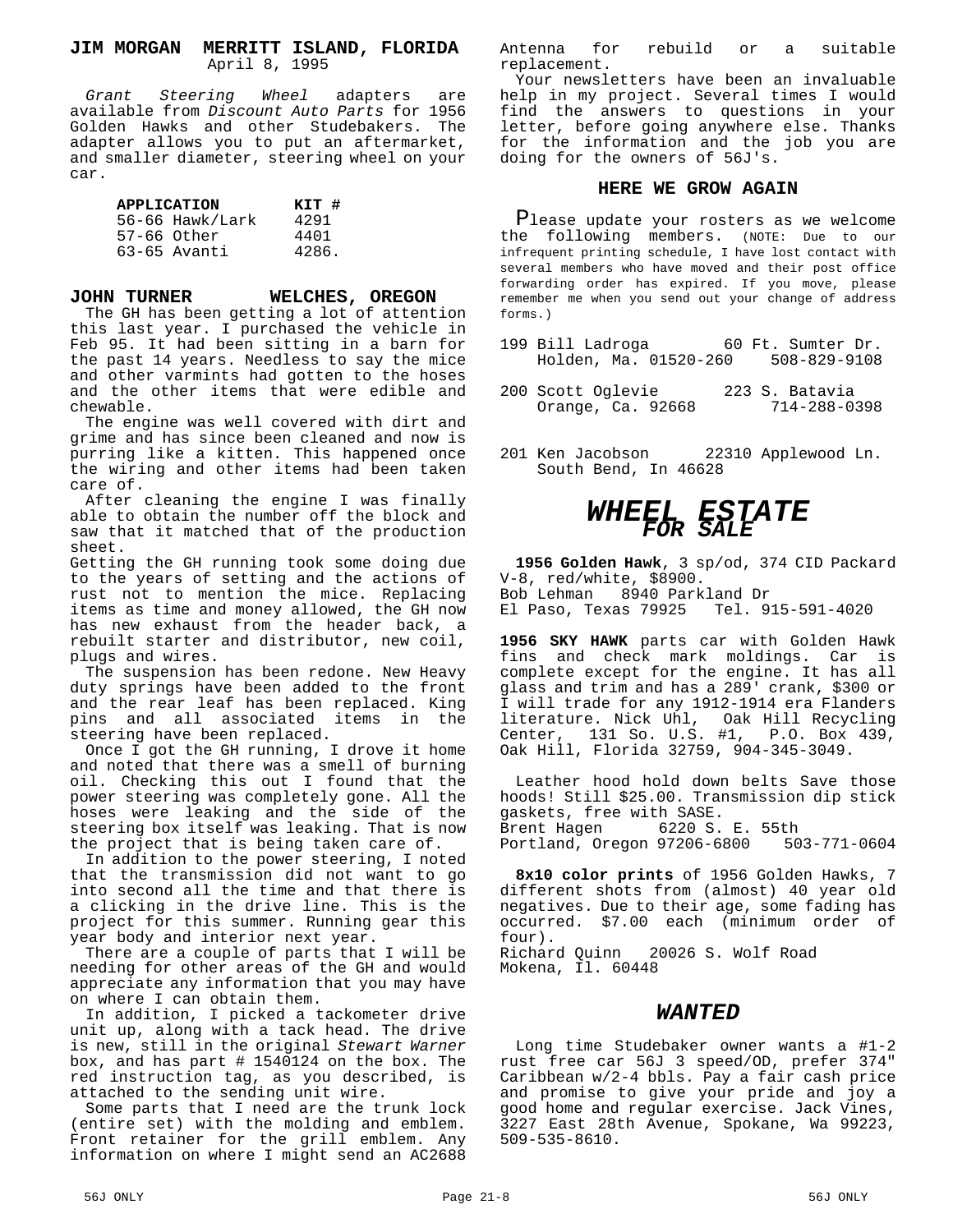Wanted, 1956 Golden Hawk, send info with description and price to Richard Langlotz, 4384 Adrian Road, Cleveland, Ohio 44121, 216-382-1432.

**1956 STUDEBAKER GOLDEN HAWK PARTS** Taken from the 1953-58 Body Parts and the 1955- 58 Chassis Parts<br>Catalogs, Catalog Catalogs, C<br>contains only contains only 1956 Golden Hawk parts and illustrations. 320 pages<br>of specifications, specifications,<br>rations, parts: illustrations, lists, alphabetic index,<br>numeric index, plus index, separate lists for<br>service bulletins, bulletins, utility items, and



accessory codes. The complete catalog is 3 hole punched and comes in a loose leaf folder with a color cover insert \$25.00.<br>also **DECALS** also **DECALS**

| Air cleaner I'm working on it.<br>N/A               | $S \quad .$ |
|-----------------------------------------------------|-------------|
| Oil filler Cap, black w/buff                        | \$3.00      |
| ea.<br>Oil filter, red/black/gold<br>ea.            | \$4.50      |
| W/Washer Motor, blue/chrome                         | \$4.00      |
| ea.<br><b>Valve cover</b> , $red/yellow$ (2 $rad$ ) | \$16.00     |

pr. **[Complete set (5 decals) \$24.00]** also **TAGS**

**Generator field terminal tag**, red \$ 1.50 ea. **Tachometer sending unit tag**, red \$ 3.00 ea.

 also **PATCH** 4-1/2" x 2-1/2" *1956 STUDEBAKER GOLDEN HAWK*  $OWNERS$  *REGISTER*. official patch of our club. Can be sewn or<br>glued to a cap or a cap or shirt. Red on white<br>background. \$3.50 + background. SASE.



*Please include a SASE with your order, (unless you order valve cover decals or a catalog)*.

> Frank Ambrogio 1025 Nodding Pines Way Casselberry, Florida 32707

**NEW & USED** Studebaker & Packard parts. Mechanical, electrical, & trim. Large stock of Packard engine/transmission parts. Stephen Allen's Auto, 529 N. W. 58th Street, Gainesville, Florida 32607, 904-454-7200, 800-532-1236 (orders only please)

## QUESTIONNAIRE

I have listed a few extra questions which I hope you will answer for me. Rather than send another questionnaire to each of you,

I thought I'd add it to the newsletter. If you feel so inclined, I would appreciate your help.

1. The radiator baffle has a rubber or leather seal around the top of it which touches the underside of the hood when it is closed. On my two (South Bend) cars, the heavy staples go in from the front of the car toward the firewall, through the seal, then through the metal baffle (front to back). On Luther Jackson's (Los Angeles) car, the staples go in from the firewall side, through the metal baffle, then through the seal toward the front of the car (back to front).

#### **Which way do the staples go through on you car? \_\_\_\_\_\_\_\_\_\_\_\_\_\_\_\_\_\_\_\_\_\_\_**

2. The exposed portion of the oil dip stick is painted red on my two cars. I purchased a new old stock dip stick which was not painted at all. It is possible that they were painted after it was determined which car (GH or Packard) they were to be used on.

#### **What color is the exposed portion of the oil dip stick? \_\_\_\_\_\_\_\_\_\_\_\_\_**

3. As reported in this newsletter, the air cleaner decal is not being reproduced. There seems to be different wording on some cars than is on mine. If you have not replaced your original decal:

**Does the wording on you car's air cleaner agree with the one shown in this issue?**

**If not, what is on yours?** 

**\_\_\_\_\_\_\_\_**

- 4. **Does your car have, or have you ever seen, the tachometer tag shown in this issue? \_\_\_\_\_\_\_**
- 5. I have tried to cover all the points that seem to be of interest to most of the members. If you have thought of an item which hasn't been covered, please let me know.

**Is there anything regarding authenticity that you would like to address in future issues?**